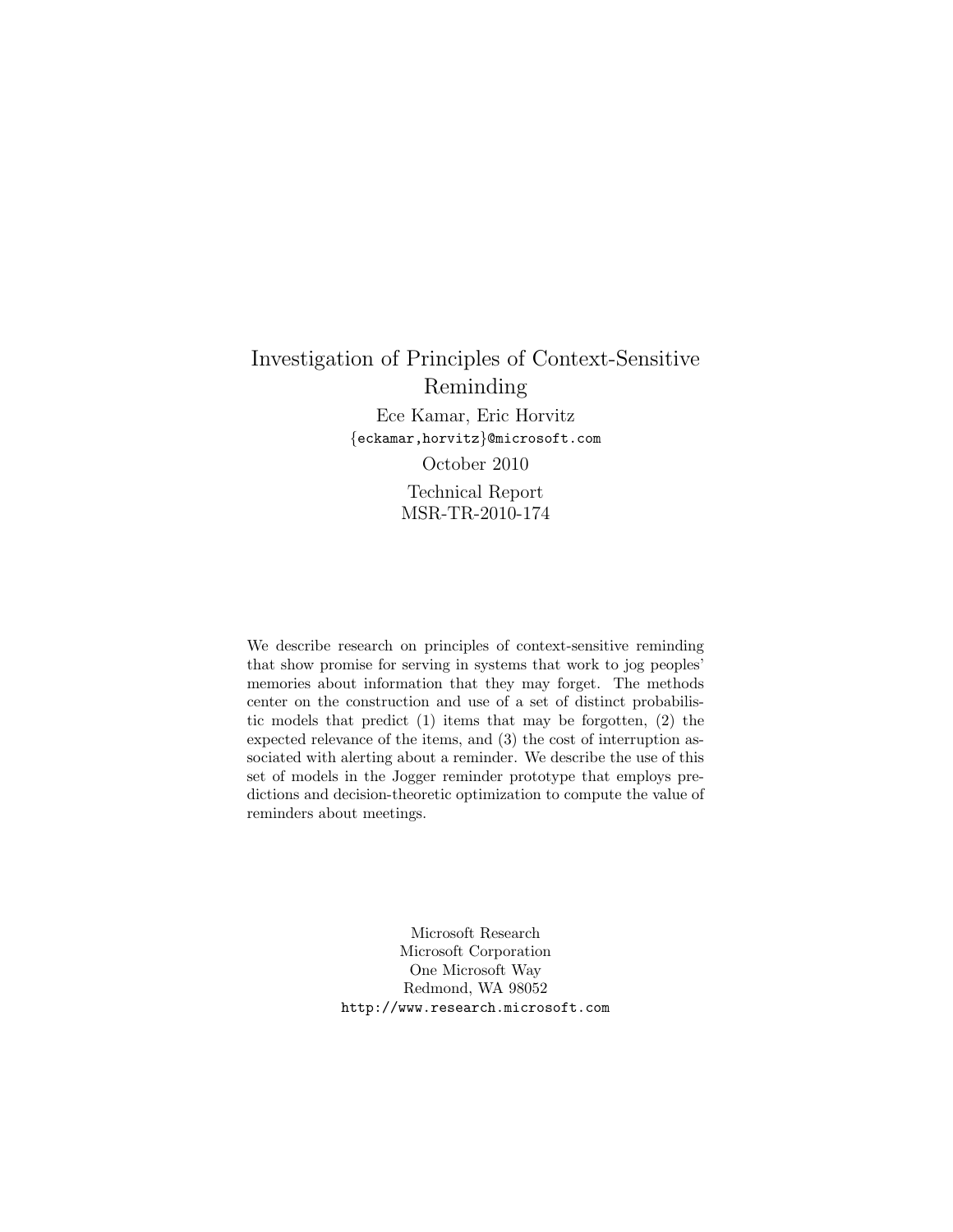## 1 Introduction

In the course of daily life, people often forget information that would be valuable to them if they had remembered it at the right time. We present a study of principles for context-sensitive reminding that hold promise for effective personal reminder systems. The approach employs a set of probabilistic models learned from labeled data that predict outcomes required for effective reminding. These outcomes include (1) the probability that information will not be remembered, (2) the relevance of the forgotten information in a current or forthcoming setting, and (3) the cost of transmitting the reminder to a user within a current context. The work is inspired by prior work on principles of alerting aimed at creating personal agents that can mediate if and when notifications should be delivered to users in the course of daily life. We shall review the set of models and describe how we combine them into a working prototype named Jogger. We highlight key ideas in the context of reminders about meetings.

Within the Jogger prototype, forthcoming meetings are drawn from user's online calendar stored in an Exchange server. The system relies for reminder actions on guidance from ongoing decision-theoretic analyses that consider inferences from probabilistic models that are learned from data. We describe how Jogger calls in symphony predictive models for relevance, memory, and interruption.

We focus in a study on the sample use of Jogger for reminding users about forthcoming meetings—or about meeting details. We evaluate the approach via simulations on real-world calendar data. The results show that the contextsensitive reasoning methods of the prototype can successfully balance the benefit of a reminder with its cost. We find that under varying costs of interruption, Jogger performs significantly better than a traditional, non-adaptive reminder system that does not have access to predictive models.

# 2 Related Work

Several reminder systems are described in previous work. The ComMotion [13] and Memory Glasses [4] systems deliver reminders based on the location of users as sensed by GPS sensors. Cyreminder is a context-sensitive system that manages the timing of a reminder based on a user's context [5]. The Forget-Me-Not system organizes users' documents based on contextual cues, such as task orderings and the locations at which they are generated, and provides users with tools for retrieving documents based on contextual cues [12]. The Towel system proposes digital to-do lists as reminders [3]. A personal assistive agent designed as a part of the CALO project, initiates reminders for future tasks proactively by applying BDI reasoning [14]. None of these reminder systems employ a principled methodology for identifying the relevance, value, and timing of a reminder.

Decision-theoretic approaches have been applied to manage and filter notifications in different application domains. Boger et al. apply POMDPs to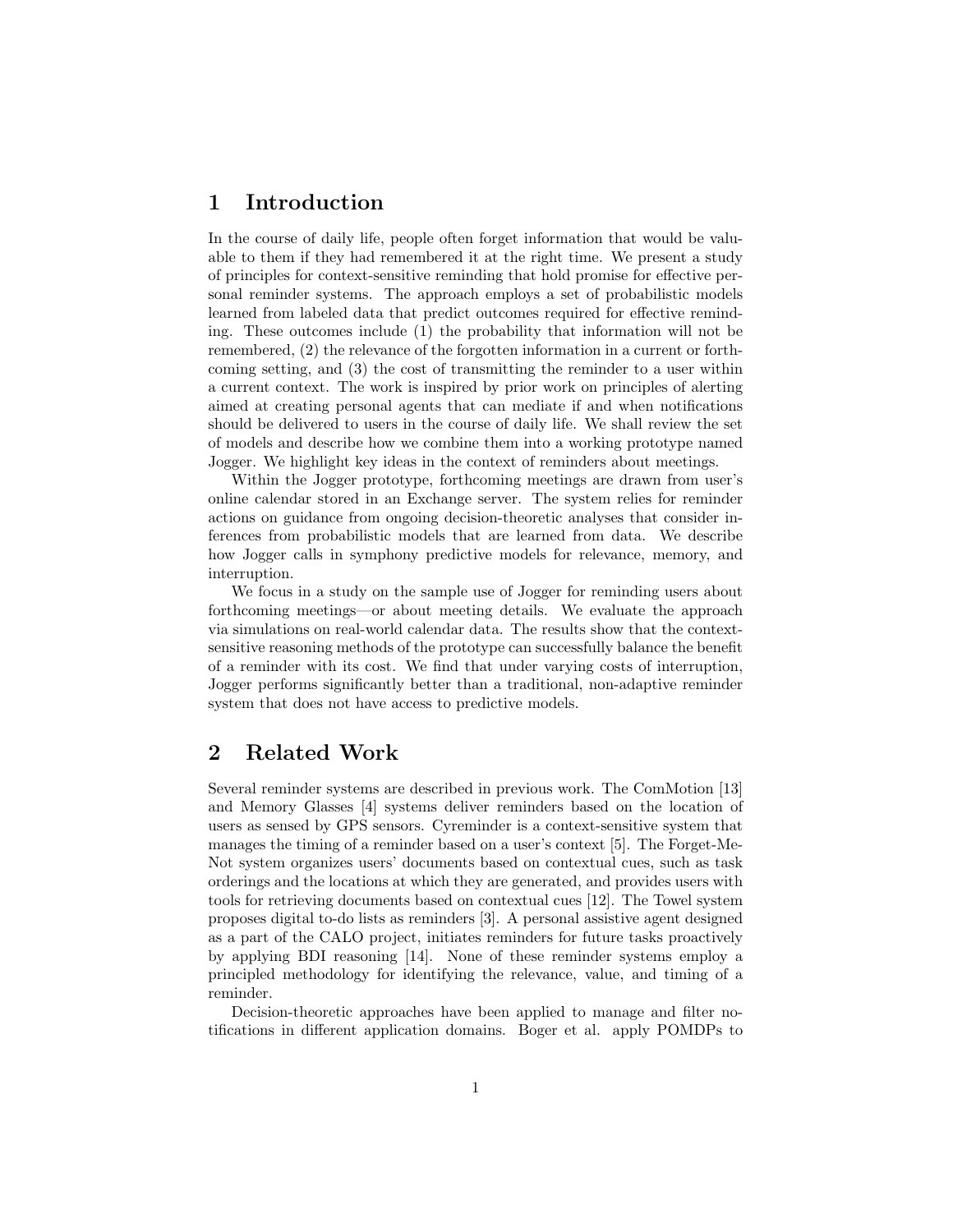provide task assistance to patients with memory problems [1]. Horvitz et al. propose learning from user input and building decision-theoretic models that reason about the cost of interruption to classify and selectively deliver notifications [8]. Jogger follows this line of research and demonstrates the applicability of these ideas to reminder systems.

The Coordinate [10] system employs probabilistic inference models learned from data to predict meeting attendance, meeting priority, and dynamically computed costs of interruption for meeting contexts. The BusyBody [9] system predicts the cost of interruption in desktop computing contexts. Jogger harnesses predictive models developed in the Coordinate and BusyBody research efforts, and integrates them with probabilistic models of recall to capture the expected value of reminders based on users' situations.

Previous work on building adaptive reminder systems focused on changing visual presentations of reminders based on user preferences, reminder urgency and user attention [15]. Jogger follows a complementary approach and provides formal methods for computing the expected value of reminders and for distinguishing useful reminders from others based on multiple inferences and contextual information.

## 3 Expected Value of a Reminder

Reminder systems seek to assist users by jogging their memories about upcoming events. Reminders are useful in helping users to recall tasks that need to be accomplished or providing users with other enabling information (e.g., names of people met before in a social setting). The information can lead to enhanced task efficiencies and outcomes. As an example, beyond reminding a user about a forgotten meeting, appointment reminders can provide users with information that crispens fuzzy memories about locations, people, and topic information.

An ideal reminder system should consider both the benefit that a reminder may generate for the user and the cost of interruption associated with transmitting the reminder. We introduce a reminder system which follows a decisiontheoretic approach to distinguish reminders that are beneficial for a user's performance from the ones that are not.

We shall now discuss how we compute the cost and benefits of a reminder. We shall introduce several key probabilities in the analysis. In Section 4, we shall focus on the construction of predictive models from data to capture the value of a reminder in Jogger with these probabilities.

A reminder for task  $m$  is beneficial for a user if the expected utility for receiving a reminder about  $m$  is higher than the cost of interruption given the current state of the user. The utility of a reminder depends on the cognitive state of a user: has the user forgotten all or some information that might be included in a reminder.

Jogger considers three mental states with respect to recall of information useful for completing tasks under consideration: (1)  $F<sup>m</sup>$  represents the state in which a user has forgotten all about m, (2)  $D^m$  represents the state in which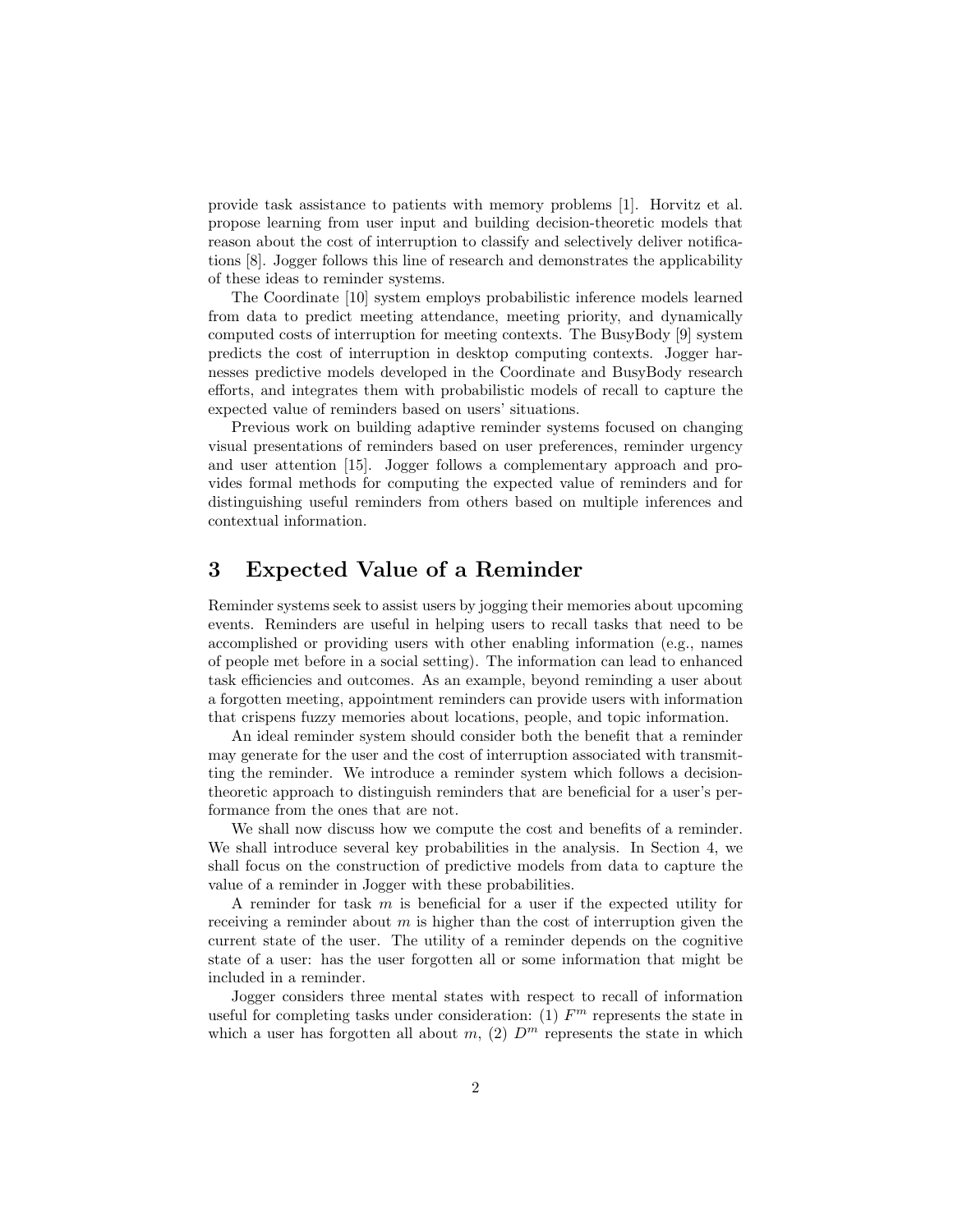the user has forgotten or is unsure about a subset of details regarding the task, such as its location, start time (or deadline), and other participants, and (3)  $R<sup>m</sup>$  represents the state in which the user remembers that task m exists and also remembers all of the details regarding the task.

Given evidence E that comprises observations about a user's state,  $p(F^m|E)$ ,  $p(D^m|E)$ ,  $p(R^m|E)$  are the probabilities of the user being in states  $F^m$ ,  $D^m$ ,  $R^m$  respectively given evidence E.  $F^m$ ,  $D^m$  and  $R^m$  are mutually exclusive and collectively exhaustive. Thus,  $p(R^m|E) = 1 - p(F^m|E) - p(D^m|E)$ .

The enhancement of the performance of a user with regard to a task or event changes depending on the timing of the remembering of relevant information. As an example, if a user completely forgets about a meeting, she will not be able to participate nor contribute to a task. If a user forgets some details about a forthcoming meeting (e.g., the location of a meeting), her utility may decrease because of tardy arrival.  $U(F^m, E), U(D^m, E)$  and  $U(R^m, E)$  represent user's utilities for being in states  $F^m$ ,  $D^m$ , and  $R^m$  respectively. These utilities are modeled to be sensitive to the context of a user and the attributes of task m.

A user may maintain a long list of tasks or events (e.g., on an electronic calendar) but are interested in contributing or participating in only a subset of the larger list of events. It is important for a reminder system to distinguish relevant tasks and events from the others within a context. The benefit of a reminder about task  $m$  to a user depends on whether and how much  $m$  is relevant to the user's plans.  $p(A^m|E)$  is the likelihood that the user would engage in task m if she remembers about m.  $COI(m, E)$  represents the cost of interrupting the user by delivering a reminder about m, given evidence  $E$  about the user's state.

Given the different states that a user may be in and utility values associated with them, we compute the *expected value of reminding* (EVR) by considering the likelihood of each state, the relevance of the reminder and utilities associated with being in each state.  $EVR$  is calculated as given below:

$$
EVR(m) = p(Fm|E) p(Am|E)
$$
  
\n
$$
(U(Rm, E) - U(Fm, E))
$$
  
\n
$$
+ p(Dm|E) p(Am|E)
$$
  
\n
$$
(U(Rm, E) - U(Dm, E))
$$
  
\n
$$
- COI(m, E)
$$
\n(1)

It is beneficial to send a reminder to a user if the reminder is associated with a positive EVR value. If so, the expected benefit of interrupting and sending a reminder is greater than the cost of interruption associated with it.

#### 3.1 Meetings and Memory

We now review the use of the utility and relevance models proposed in Equation 1 for the sample case of recall and reminding about meetings. A user is in state  $F<sup>m</sup>$  if she has forgotten that meeting m exists. She is in state  $D<sup>m</sup>$  if she has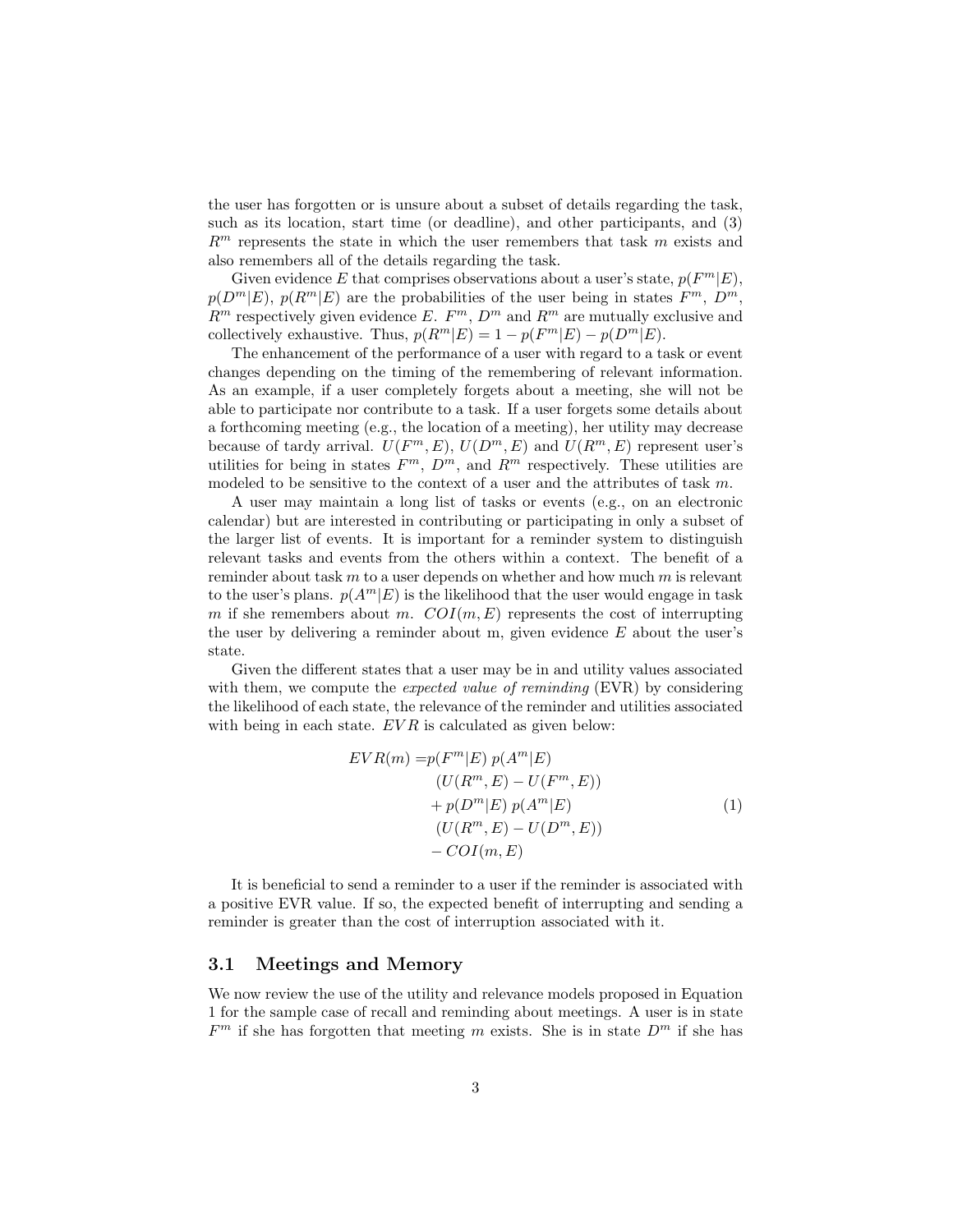

Figure 1: Jogger system components. Two interfaces of the system are presented on the right, one for the original system architecture (marked with straight arrow) and one that includes consideration of traffic-sensitive travel to a meeting (dashed arrow).

forgotten or is unsure about the details of  $m$  such as its location or time. The user is in state  $R<sup>m</sup>$  if she remembers all the details of the meeting. Bayesian models for predicting the likelihood of user being any of these states based on evidence E are presented in Section 4.1.

We assume that a reminder about meeting  $m$  is only beneficial, and thus relevant to a user if the user intends to attend the meeting. In the meeting reminder context, the relevance likelihood of m is realized by  $p(A^m|E)$ , the probability of attending meeting  $m$  given  $E$ , evidence about the meeting. A probabilistic model for predicting probability of attendance is presented in Section 4.2.

Next, we formalize utility values for being in any of the three possible memory states. We make the assumption that if a user is in state  $F<sup>m</sup>$ , the user fails to attend meeting m; if the user is in state  $D<sup>m</sup>$ , she misses the first t minutes of the meeting because of problems with recalling the details about the meeting; and if the user is in state  $R^m$ , the user is on time for the start of a meeting.

Meetings are not equally prioritized in users' schedules. If the expected cost of interruption  $(COI)$  is high for the current state, the user may not prefer to be reminded for a low priority meeting although she would be willing to be reminded for a high priority meeting. Jogger system has the priority predictor for inferring priority probabilities for meetings. For any given meeting  $m$ , the system predicts the probability that m has high priority  $p(m^H|E)$ , medium priority  $p(m^M|E)$  and low priority  $p(m^L|E)$ .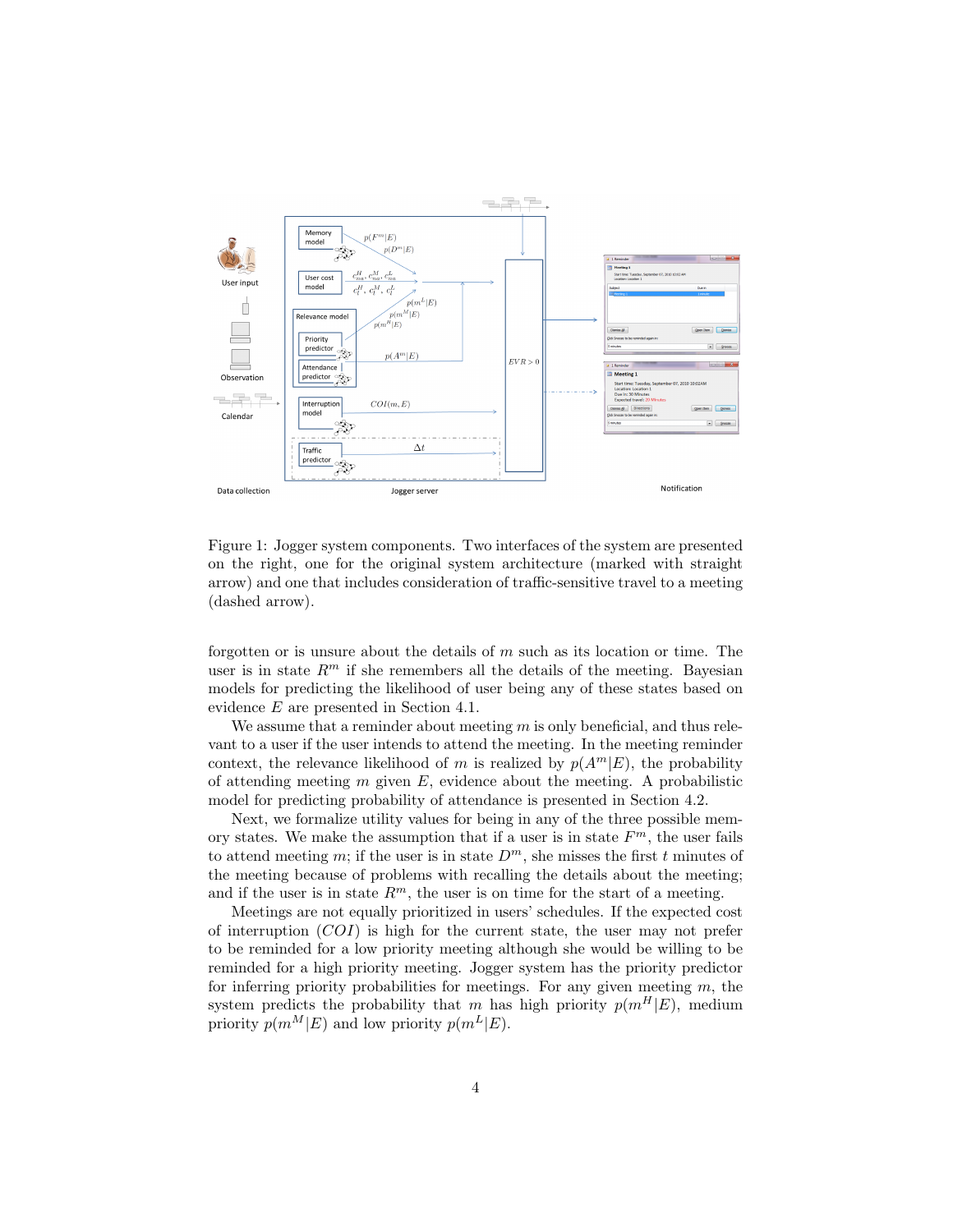We ask the user to evaluate the value of time for three possible cases; the minute cost for being late,  $c_l^H$  for high,  $c_l^M$  for medium,  $c_l^L$  for low priority meetings; the total cost for not attending to a meetings,  $c_{na}^H$  for a high,  $c_{na}^M$  for a medium,  $c_{na}^L$  for a low priority meeting, and the minute cost for being early, c. These values represent the user's willingness to pay in dollars for preventing to be in any one of these situations. Quantifying users' willingness to avoid undesirable outcomes with dollar values has been used in decision analyses in several fields (e.g., medical decision analyses).

 $COI(m, E)$  represents the dollar value a user is willing to pay for not to receive an interruption about m given evidence  $E$ . A model for capturing  $COI$ is presented in Section 4.3.

The expected value of a meeting reminder is calculated as below by combining user costs with associated memory states:

$$
EVR(m) = p(Am|E) (p(Fm|E) cna + p(Dm|E) cl t)
$$
  
- 
$$
COI(m, E)
$$
 (2)

where  $c_{na}$  and  $c_l$  values are calculated as below given the priority model:

$$
c_{na} = (p(m^H | E) c_{na}^H) + (p(m^M | E) c_{na}^M) + (p(m^L | E) c_{na}^L)
$$
\n(3)

$$
c_l = (p(m^H | E) c_l^H) + (p(m^M | E) c_l^M) + (p(m^L | E) c_l^L)
$$
\n(4)

### 4 Predictive Models

As described above, we require probabilistic inferences,  $p(A^m|E)$ ,  $p(F^m|E)$ ,  $p(D^m|E)$  and the probability distribution over meeting priority to compute the expected value of reminding. We now review the construction of set of predictive models used in Jogger to infer these probabilities from calendar data and context.

Jogger has access to appointments drawn from Exchange, along with a constellation of atomic and derived meeting properties that serve as evidential features about the meetings. A set of appointments drawn from several months of the online calendar are composed into a case library of training and testing sets of meeting instances. We asked participants to tag meetings with several labels via a tagging tool. One label encodes a user's assessments about whether they will attend a meeting, and that the meeting is thus relevant. A second set of labels is used to assess meeting priority, used to compute the cost of missing or being late for a meeting. A third label represents whether users would forget about the meeting or about important meeting details. In particular, users are asked to tag meetings to indicate whether they would likely (or did) recall versus forget the meeting's existence and further, whether they would need to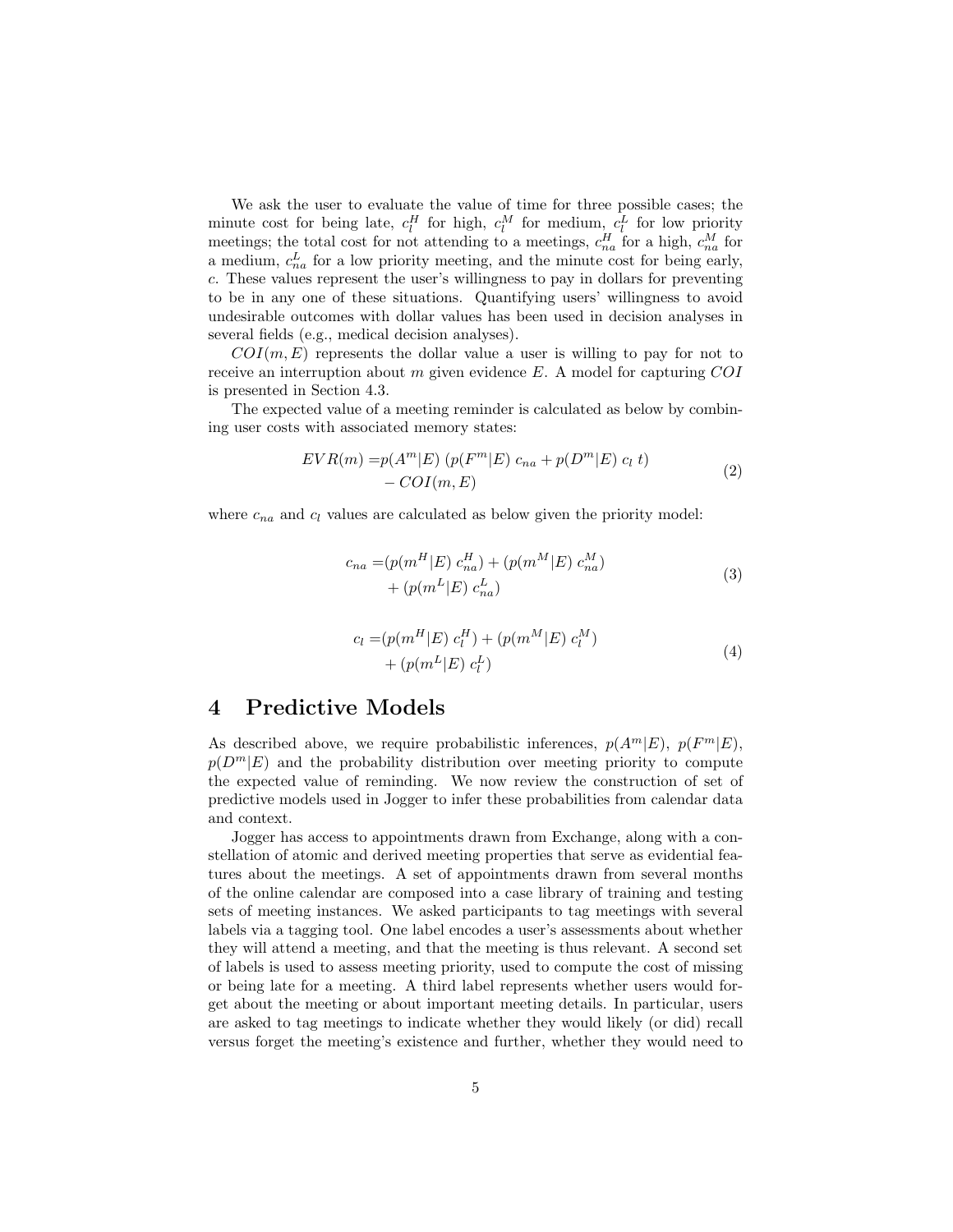be reminded about important details of a meeting, such as its location and attendees.

A set of predictive models required for inferences about ideal reminders is constructed from this tagged training set. The relevance model, built from cases tagged by attendance, is used to infer the probability that a future meeting will be attended. A second priority model predicts the probability distribution over the priority of a meeting. The memory models, built from the labels on recall, provide inferences about the likelihoods that future meeting would be completely forgotten, or whether the meeting would be remembered coarsely but that meeting details would be needed. A third class of predictive model, interruption models, are borrowed from prior efforts on the Coordinate and BusyBody systems (as described below). These models provide the cost of transmitting an alert to users in meeting and desktop settings, respectively.

### 4.1 Memory Models

We constructed memory models for predicting that a user has forgotten the existence of a meeting, and for predicting that a user has forgotten the details of a meeting, including its location, date and time, subject and attendee list.

Each user of Jogger invests effort in personalizing two memory models by applying supervised learning as described above. To collect training data, we provided users a form that displays a sorted list of past meetings for tagging. For each meeting, the form has a row providing information about the meeting (e.g., its subject, organizer, attendees, location) and about the context the user was in at the time of the meeting (e.g., number of meetings during the day, previous meeting, next meeting, number of meetings that week, location of the previous meeting, end time of the previous meeting, etc.) so that the user is able to recall her cognitive load for that day and the state of her memory regarding that meeting when she is providing training instances. Each row has two Boolean fields for the user to fill out to indicate whether the user has completely forgotten about the meeting and whether the user has forgotten some details regarding the meeting. Given that states  $F^m$ ,  $D^m$  and  $R^m$  are mutually exclusive, a user is allowed to fill at most a single one of the Boolean fields. If a user does not fill any of the fields, that instance is labeled to belong to state  $R^m$ .

The system generates a training set by combining each meeting instance tagged by a user with a set of attributes acquired from the user's personal Outlook profile. These attributes include the day and time of the meeting, its duration, subject, location and organizer, the number and nature of attendees, the response status of the user, whether the meeting is recurring and whether the time was marked as busy in the user's calendar. By accessing the Microsoft Active Directory service, the organizational relationship between the user, the organizer and the attendees are also included as meeting attributes. Additionally, we identify meetings with atypical locations, attendees and organizers by checking a personalized database of meetings and by marking the ones that appear less than a small, predetermined percentage.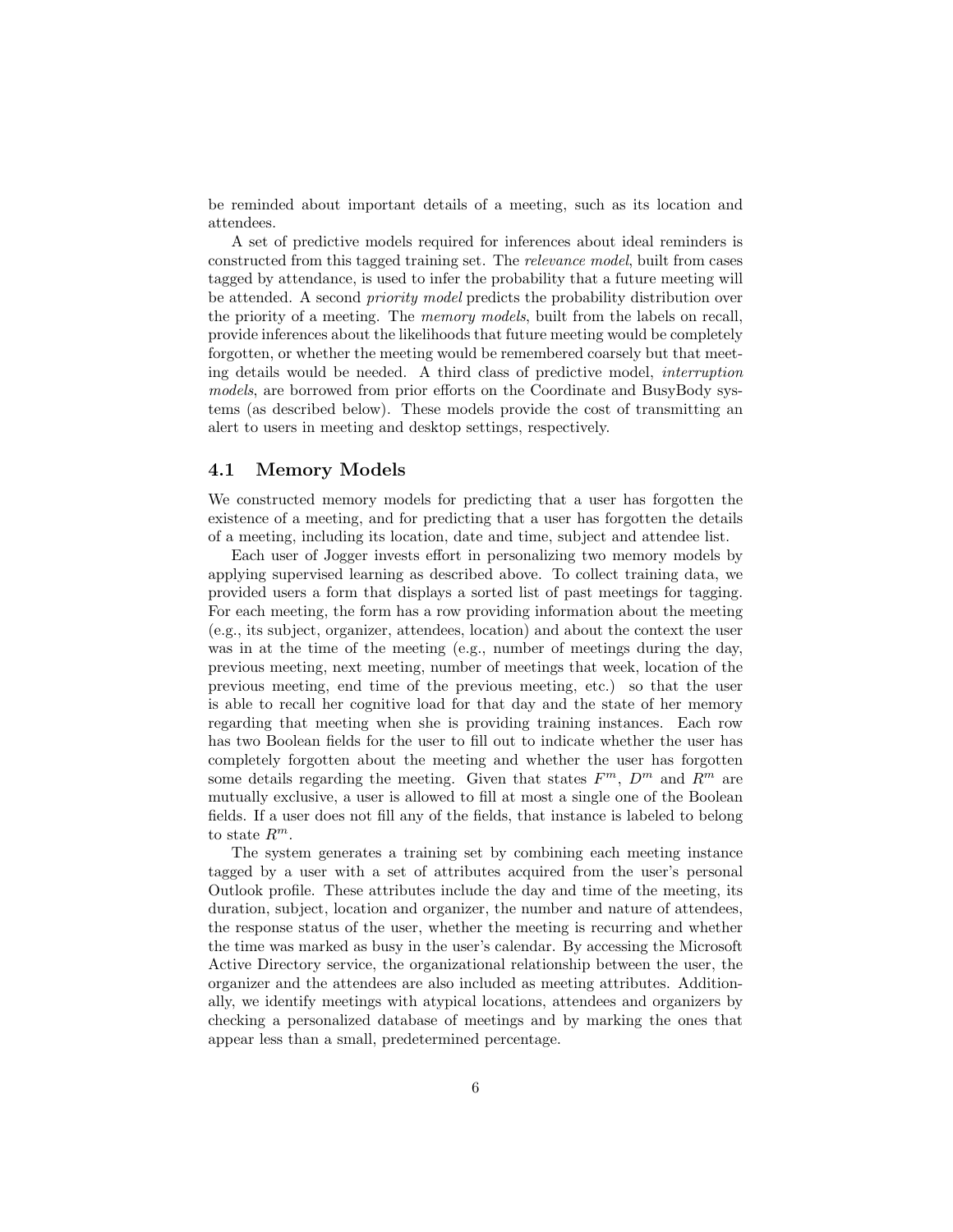

Figure 2: A memory model for Subject 1 for predicting the probability of forgetting about the occurrence of a meeting, based on the selected attributes of a meeting.

We perform Bayesian structure learning to build probabilistic models that predict whether a user has forgotten that a meeting exists, and whether a user has forgotten about some details of a meeting. The system selects a model by performing heuristic search over feasible probabilistic dependency models guided by a Bayesian scoring rule  $\frac{1}{2}$ , 6. The procedure generates decision trees for predicting the probability of forgetting a meeting and forgetting the details of a meeting based on the attributes represented in the models.

Two subjects shared their calendar data to evaluate the performance of the memory models. The subjects tagged a subset of their own appointments. We individually trained memory models for them by performing cross validation. We used 85% of the tagged data for training and used the remaining 15% for

<sup>1</sup>A similar approach has been followed in previous work for modeling context-sensitive costs and cost of interruption [11, 10]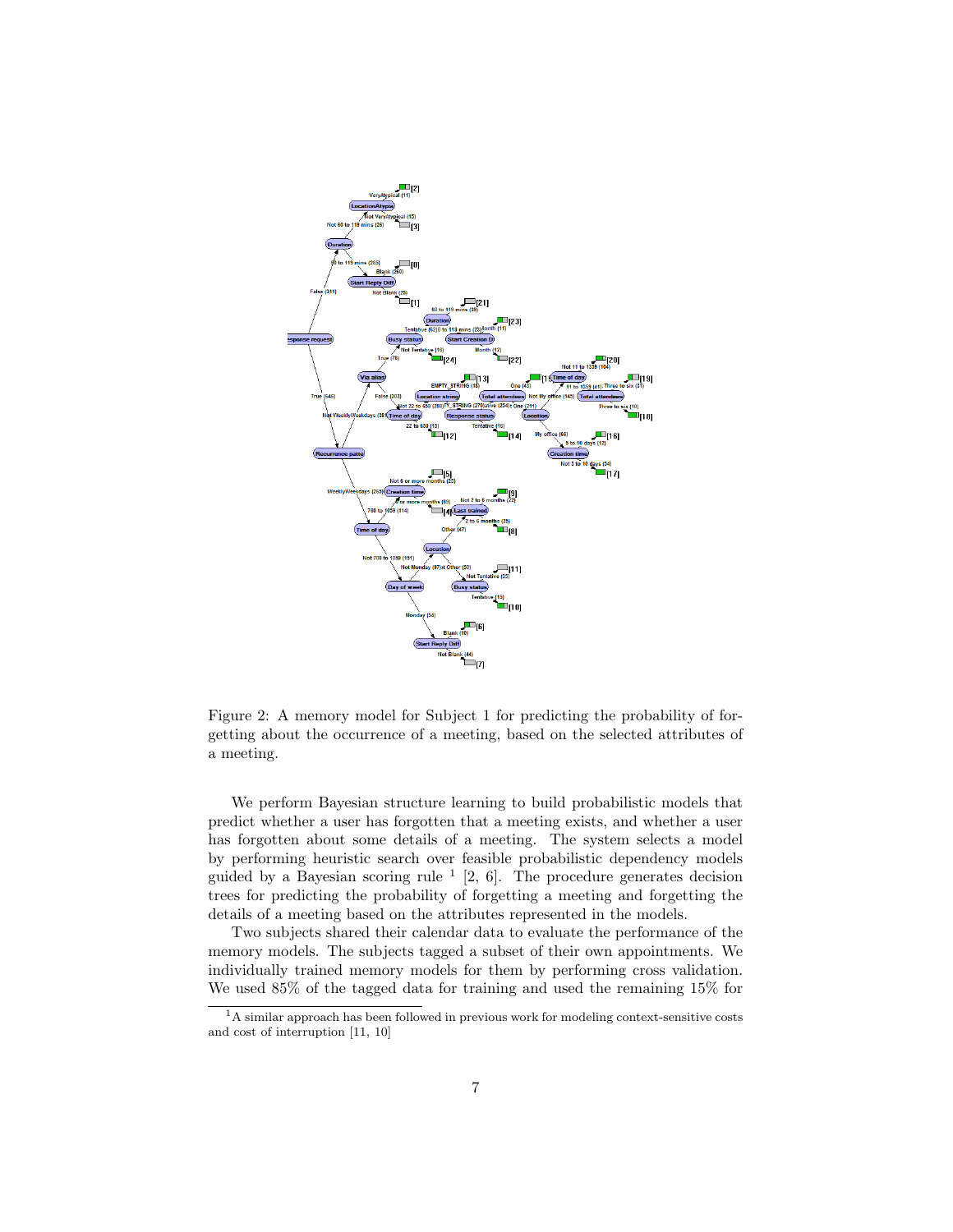

Figure 3: A memory model for Subject 1 for predicting the probability of forgetting details of a meeting, based on the selected attributes of a meeting.

testing. Two sample predictive memory models are presented in Figures 2 and 3.

Table 1 presents the prediction accuracies of the memory models generated for Subjects 1 and 2. The accuracies of the generated models are compared with a marginal model that assigns each instance to the most frequent class label. The results show that the generated models reach above 85% accuracy for both memory models and both subjects. They also indicate significant improvements over the marginal models for all instances except for the forgot details model for Subject 1.

The graphical representations of the memory models displayed in Figures 2 and 3 highlight the similarities and differences in predicting whether a user has forgotten about a meeting, and whether a user has forgotten about the details of a meeting. In both memory models, whether a response was requested for a meeting request, the recurrence of a meeting, whether the user is invited via alias or message group and whether the location of a meeting is atypical are selected as prominent attributes. However, the day of the week, the number of attendees and whether the user is busy do matter for predicting whether the user has forgotten about a meeting, whereas these attributes do not seem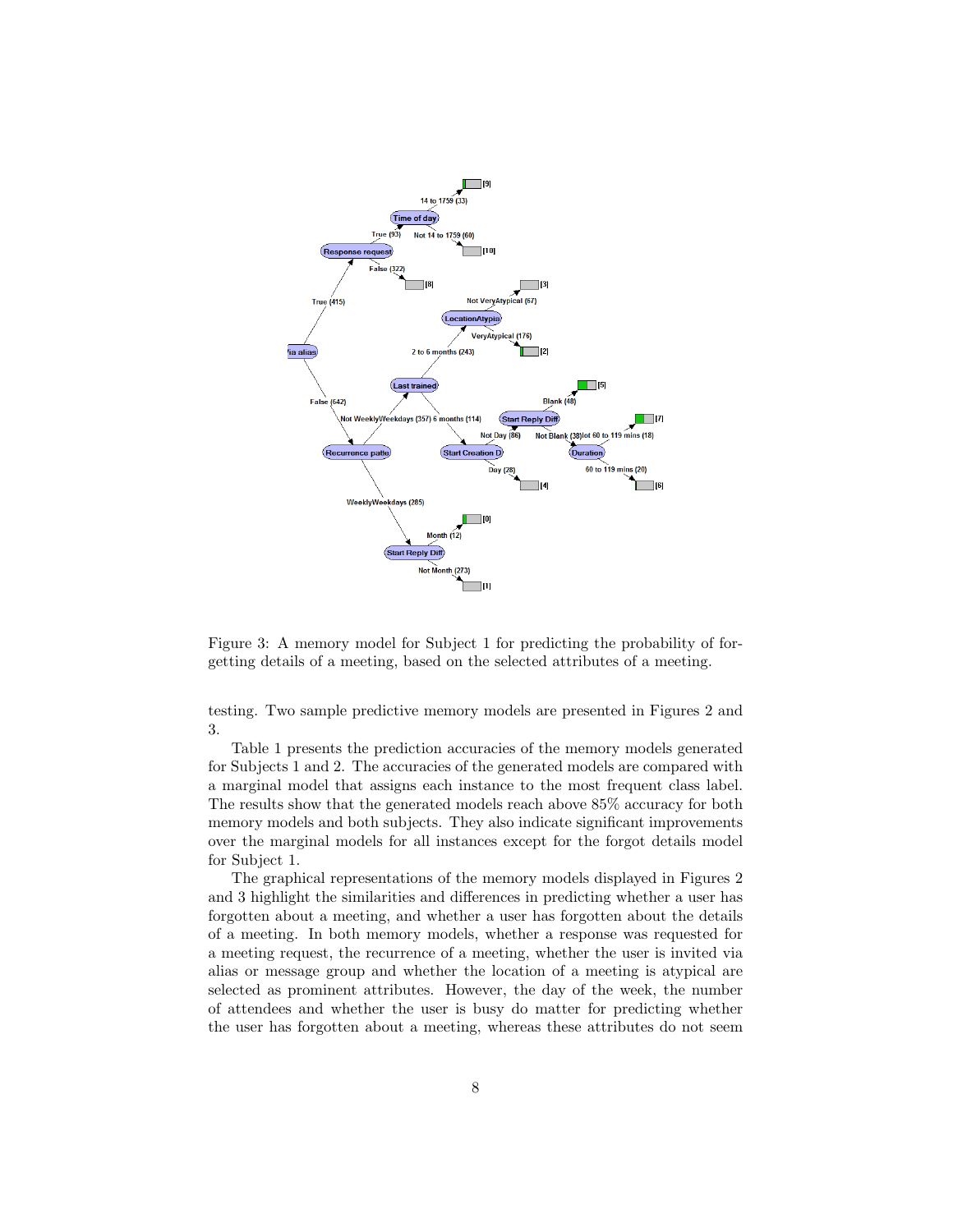|                   | Forgot All |           | Forgot Details |           |
|-------------------|------------|-----------|----------------|-----------|
|                   | Subject 1  | Subject 2 | Subject 1      | Subject 2 |
| Learned<br>Model  | 85\%       | 96%       | 90%            | 94%       |
| Marginal<br>Model | 68\%       | 54%       | 89%            | 78%       |

Table 1: Classification accuracies of learned memory models in comparison with the marginal models.



Figure 4: Memory models learned for Subject 1 (left) and Subject 2 (right) that infers the likelihood of their forgetting that a meeting exists, based on the attributes of the meeting and surrounding context.

to matter for predicting whether the user has forgotten about the details of a meeting.

Figure 4 compares two Bayesian networks learned individually for Subjects 1 and 2 for predicting their likelihood of forgetting that a meeting exists. Although the models for predicting the likelihood of forgetting a meeting share some prominent common attributes such as the recurrence pattern of a meeting, whether a response was requested, and whether the invitation was sent to a distribution list, many of the attributes appear in two models are distinct. The duration, location and day of a meeting emerge as important attributes of Subject 1's model, whereas the organizer of a meeting, the number of attendees and user's role in the meeting are chosen to appear in Subject 2's model. This comparison highlight the fact that the way people forget may differ, and thus building predictive models that can learn about these personal characteristics may be crucial for the success of an context-sensitive reminder system.

### 4.2 Attendance and Priority Models

Jogger borrows predictive components from the Coordinate system [10] for predicting the relevance and the importance of a meeting. A list of past meetings of a user is converted into a draft training set by applying a set of heuristics about attendance based on observations including user's desktop activity. The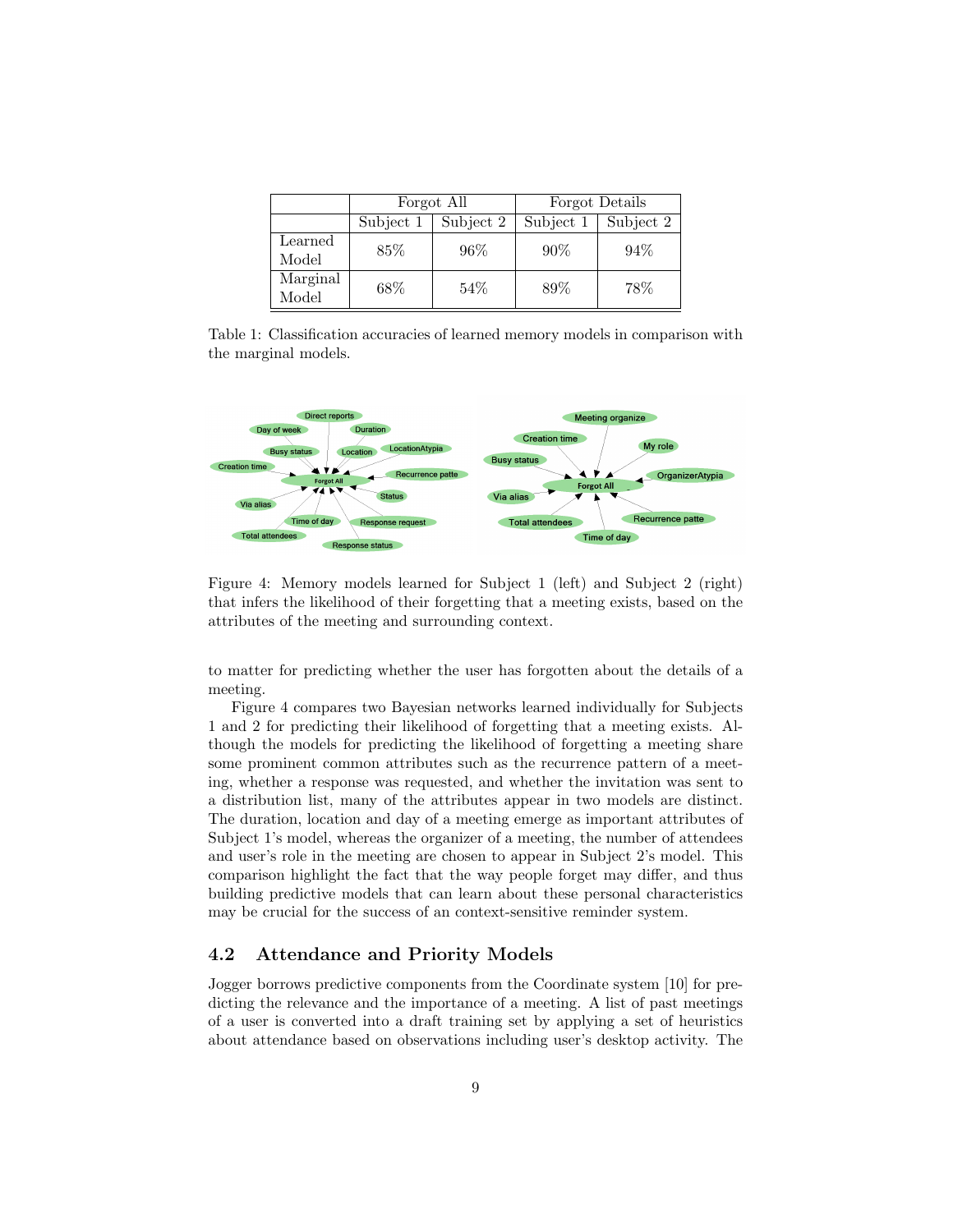

Figure 5: Relevance model learned for Subject 1 for predicting meeting attendance and meeting priority based on the selected attributes of a meeting.

draft is provided to users for them to manually correct attendance fields and to specify whether a meeting is low, medium or high priority.

Based on the training data, a model is constructed for predicting the likelihood of a user attending a meeting and the priority of a meeting based on the attributes of a meeting. These selected attributes include the day, time, location, organizer and attendees of a meeting, the role of the user, whether the user was invited by name or a distribution group and the user's response to the invitation. A Bayesian network generated for Subject 1 for predicting meeting attendance and meeting priority is presented in Figure 5.

#### 4.3 Interruptibility Models

Jogger uses a two-layer approach to estimate the cost of interrupting a user. It brings together the activity-based predictions of the cost of interruption inferred by BusyBody and the meeting-based interruptability prediction model of the Coordinate system. By doing so, we are able to infer the cost of interrupting a user when the user is in her office by observing office activity, and when the user is in a meeting based on the importance of the meeting.

Jogger accesses BusyBody to find out whether a user is in her office at the time of inference. If so, it makes a query to BusyBody to infer the cost of interrupting her based on her office activity. The BusyBody system collects evaluations from users about their costs of disruption as dollar amounts they are willing to pay to avoid an interruption in different states of interruptability. The system monitors a user by observing whether the user is typing on the computer, using the mouse, the applications used by the user, whether the user is engaged in a conversation. The system performs supervised learning of the cost of interruption by using a value of information analysis to guide probes of the users state via a pop up query. Given user assessments and contextual evidence collected, the system learns a personalized Bayesian network model with a Bayesian learning procedure. Given  $p(I_i | E)$  is the probability of being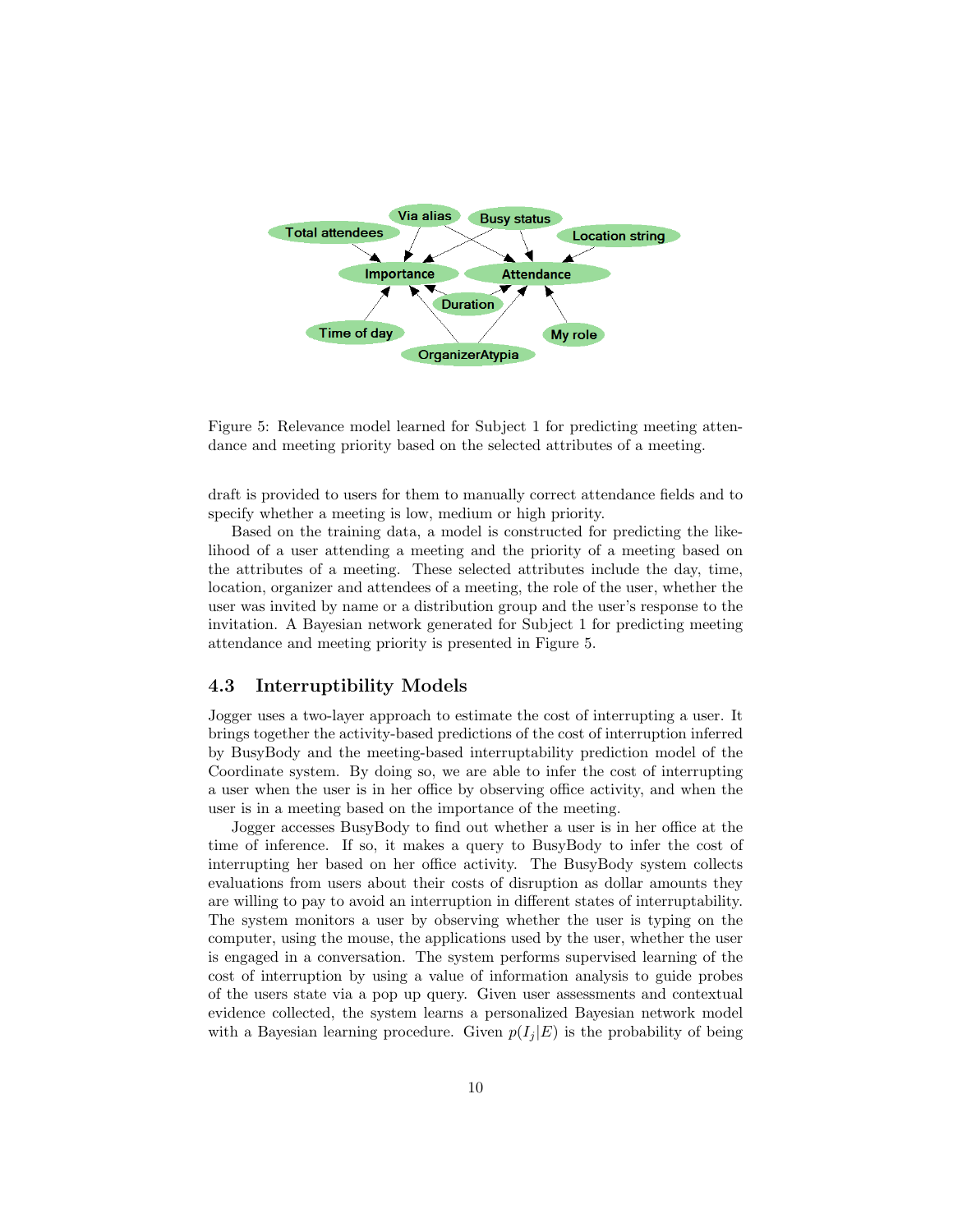in interruptability state  $I_j$  given evidence E, and  $C(I_j)$  is the associated cost of interrupting in state  $I_i$ , COI, the cost of interruption, is computed as below,

$$
COI = \sum_{j} p(I_j|E) C(I_j)
$$
 (5)

When a user is not in her office, Jogger accesses Coordinate's meeting priority prediction model to estimate the cost of interruption based on the meeting the user may be attending. Given that  $c_i^H$ ,  $c_i^M$ ,  $c_i^L$  are user-assessed costs for being interrupted in high, medium and low priority meetings, COI is calculated as,

$$
COI = p(m^H | E) c_i^H + p(m^M | E) c_i^M + p(m^L | E) c_i^L
$$
 (6)

If there exists more than one meeting appointment in a user's calendar for the moment of inference, COI is calculated with respect to the meeting with the highest attendance probability. If there are no meetings associated with the time of inference, the cost of interruption is assigned to a predetermined small cost value.

## 5 Jogger Architecture

The Jogger prototype computes the expected value of a reminder and weights this with the cost of interruption. Jogger accesses inferences from its relevance, memory, priority, and interruption models to determine whether to deliver a reminder to a user. A systematized overview of the system is presented in Figure 1. The system includes a data collection component, a collection of predictive models, an interface to users' calendars, a utility-based decision-making model and a notification layer that interrupts users when needed and delivers reminders.

The data collection component is designed to gather relevant information about the context that a user is in. The component accesses a user's calendar, monitors computer activity, and detects video and audio signals and acquires user input. The information collected from the data collection component is used for inferences needed to compute the net expected value of reminders. The models are used to predict whether a meeting is important, whether a user intends to attend the meeting, whether the user has forgotten about the meeting, and the cost of interrupting the user based on her current context. These inferences of these models are combined with user assessed costs as described by Equation 2 to form the expected value of a reminder.

The Jogger system actively checks users' calendars to identify reminder opportunities. For each reminder opportunity, the system accesses the data collection component and gathers information about the current state of the user. Based on the data collected, the system infers the expected value of reminding the user and interrupts and reminds the user only if the associated value is positive.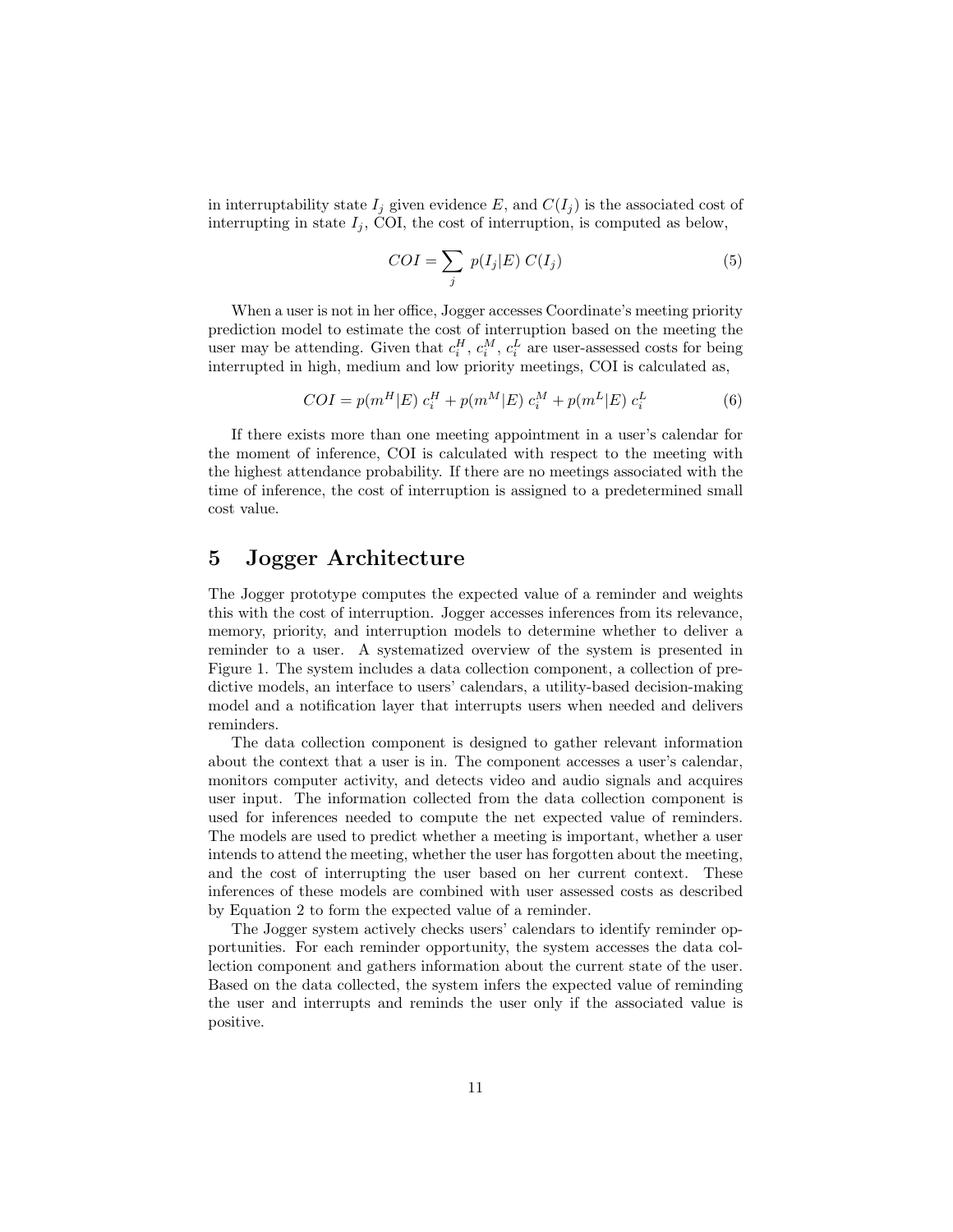## 6 Locations, Travel, and Traffic

Reminder systems are traditionally designed to refresh users' memory about a task or a meeting. Increasing connectivity of computing devices enables to design reminders as information delivery tools. More valuable reminder systems can be designed when cues about future tasks are accompanied with information that will make it easier to accomplish the tasks. For instance, a reminder for a meeting can also deliver up-to-date information about the traffic conditions on the route to the meeting, if the location of the meeting is available, so that users may have higher chance of being at the meeting on time. We now discuss an extension of Jogger to reason about the value of delivering real-time travel information and travel directions via reminder notifications.

Several research projects [7] and real-world systems (e.g., Clearflow trafficsensitive directions on Bing Maps) provide estimates of time-dependent travel times to destinations. We use  $t_{live}$  to represent the estimate for the duration of travel to a meeting. We shall use  $t_{expected}$  as the expected travel duration under regular traffic conditions. We consider  $\Delta t$ , the difference between  $t_{live}$ and  $t_{expected}$ , as the estimated error in user's prediction of the duration of travel to the meeting location.

The error in a user's prediction of traffic conditions affect whether the user will be on time for a meeting. For instance, if the road heading to a meeting location is congested due to an accident and the live travel estimate is 10 minutes more than expected, the estimated utility of delivering a reminder with live travel estimates should integrate avoiding the extra 10 minute cost for being late. Consequently, the EVR calculations are updated as given below to consider this additional cost.

$$
EVR(m) = p(A^{m}|E)
$$
  
\n
$$
(p(F^{m}|E) c_{na} + p(D^{m}|E) C(D^{m}, E)
$$
  
\n
$$
+ (1 - p(F^{m}|E) - p(D^{m}|E)) C(R^{m}, E))
$$
  
\n
$$
- COI(m, E)
$$
\n(7)

The expected cost for being in state  $D^m$  is represented as  $C(D^m, E)$ , in which  $c$  is the minute cost for arriving at the meeting location early, and  $t$  and  $c_l$  are defined as given in Section 3.1.

$$
C(Dm, E) = \begin{cases} (t + \Delta t) c_l & if (t + \Delta t) > 0 \\ (-t - \Delta t) c & if (t + \Delta t) \le 0 \end{cases}
$$
 (8)

The expected cost for being in state  $R^m$  is represented as  $C(R^m, E)$ . A user in state  $R^m$  may incur costs for not knowing about live traffic predictions.

$$
C(R^m, E) = \begin{cases} \Delta t & c_l \quad \text{if } \Delta t > 0\\ (-\Delta t) & c \quad \text{otherwise} \end{cases}
$$
 (9)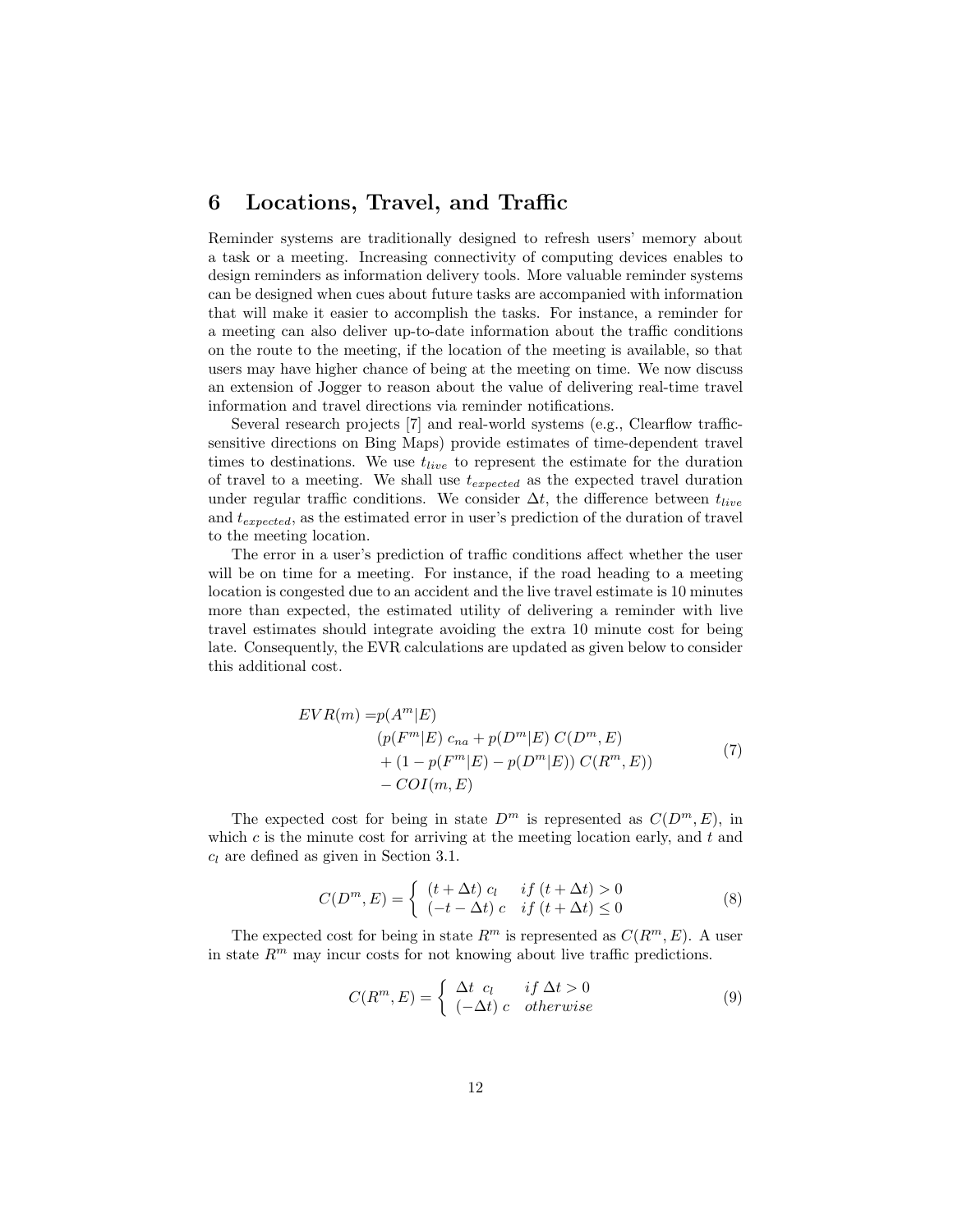#### 6.1 Timing of Reminders

The timing of reminders is important to maximize the benefit that users receive from reminder systems. The expected utility of a reminder changes in time as expected cost of interruption changes. For example, a user talking on phone may not be available to receive a notification but may benefit from receiving the reminder when she finishes talking a few minutes later.

The challenge of timing reminders ideally based on changing traffic conditions and cost of interruption is a complex problem on its own; we do not focus on that challenge here. Jogger employs a set of heuristic rules to time reminders. The prototype searches through time to find the moments that satisfy three conditions: (1) the expected utility of reminder is positive, (2) user has sufficient time to get to a meeting location after receiving the reminder, (3) the time of the reminder is as close as possible to expected trip initiation time so that the user's memory about the meeting is fresh at the departure time.

Jogger uses the predictions of traffic services to find the optimal time for reminding the user, with the assumption that the cost of interruption is constant through time. If the user's expected travel duration is higher than the live estimate, the user should be reminded before  $t_m - t_{expected}$  so that the user can postpone her take off according to the live estimate. If the live estimate of travel duration higher than the user's expectation, the reminder needs to be scheduled before  $t_m - t_{live}$ , so that the user can move the departure time earlier to be on time for the meeting. Given that  $t_m$  is the start time of meeting m,  $t_{offset}$  is the preferred interval between receiving a reminder for  $m$  and starting a trip to m, the optimal reminder time,  $t^*$ , is calculated as below,

$$
t^* = \begin{cases} t_m - t_{expected} - t_{offset} & t_{expected} \ge t_{live} \\ t_m - t_{live} - t_{offset} & otherwise \end{cases}
$$
 (10)

Jogger reminds a user about meeting m at time  $t^*$ , if  $EVR(m)$  value computed at time  $t^*$  is positive. If that's not the case, Jogger searches the interval  $t^*, t^* + t_{offset}$  to find a time with positive  $EVR(m)$  value. If no such moment exists, Jogger does not send a reminder about meeting m.

# 7 Empirical Evaluation

Empirical evaluation of the Jogger system with real-world users requires longterm deployment of the system in offices that are equipped with special software and hardware components for sensing the state of a user correctly (e.g., Busy-Body uses a microphone system to detect conversations). This section presents a proof of concept analysis of the system based on real-world data. This study analyses the value offered to users with the Jogger system under varying domain conditions.

We activated Jogger for a user in our organization (referred as Subject 1 in Section 4.1) that sits in an office equipped with the necessary infrastructure. Jogger generated memory, attendance and priority models based on training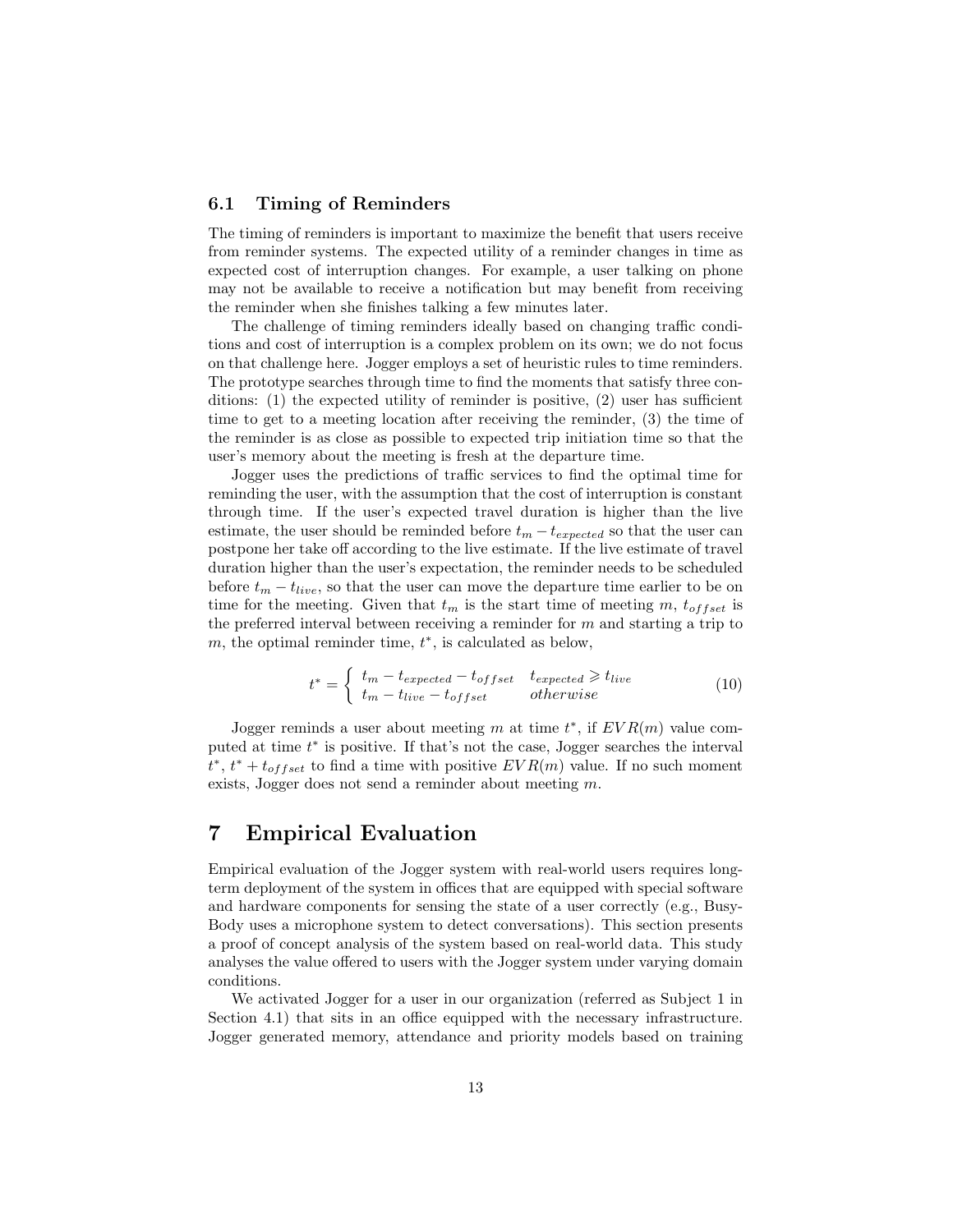data collected from the user. It accessed to the BusyBody component that performs real-time inference about the cost of interrupting the user. We asked the user to assess costs for being late to low-medium-high priority meetings, costs for missing low-medium-high priority meetings, and to estimate the number of minutes she would be late to a meeting if she forgot the details. Jogger stayed active for a 2 week period on the user's machine and performed EVR calculations for 103 distinct reminder opportunities in real-time. The system kept a log file that reports the EVR value for each reminder opportunity and the output of each predictive model. Jogger delivered a reminder to the user for every reminder opportunity with positive EVR. Since location information was not available for all meetings in the user's calendar, the evaluation used the simple version of the system that does not reason about about live traffic predictions.



Figure 6: Comparison of the effectiveness of the context-sensitive reminder system and the traditional reminder system for increasing costs of interruption.

Our first set of evaluations analyze the value generated by reminder systems under the assumption that the EVR values computed by the system are accurate <sup>2</sup>. The analysis compares the performance of two distinct reminder systems to the baseline of not having any reminders: A traditional reminder system that sends reminders for every meeting on a calendar without considering the value of a reminder, and our context-sensitive reminder system that delivers a reminder to a user if the expected value of a reminder is positive. The total value generated by the traditional reminder system is the sum of EVR values for all reminder opportunities. The total value generated by Jogger is calculated as the sum of EVR values for all reminders sent to the user (for all reminder opportunities with positive EVR).

The analysis shows that even the traditional reminder system generates positive value for the user. The user is better off having a traditional reminder system instead of not having any reminders. On the other hand, having Jogger,

<sup>2</sup>We are currently working on a follow-up study that evaluates the accuracy of EVR values based on user feedback.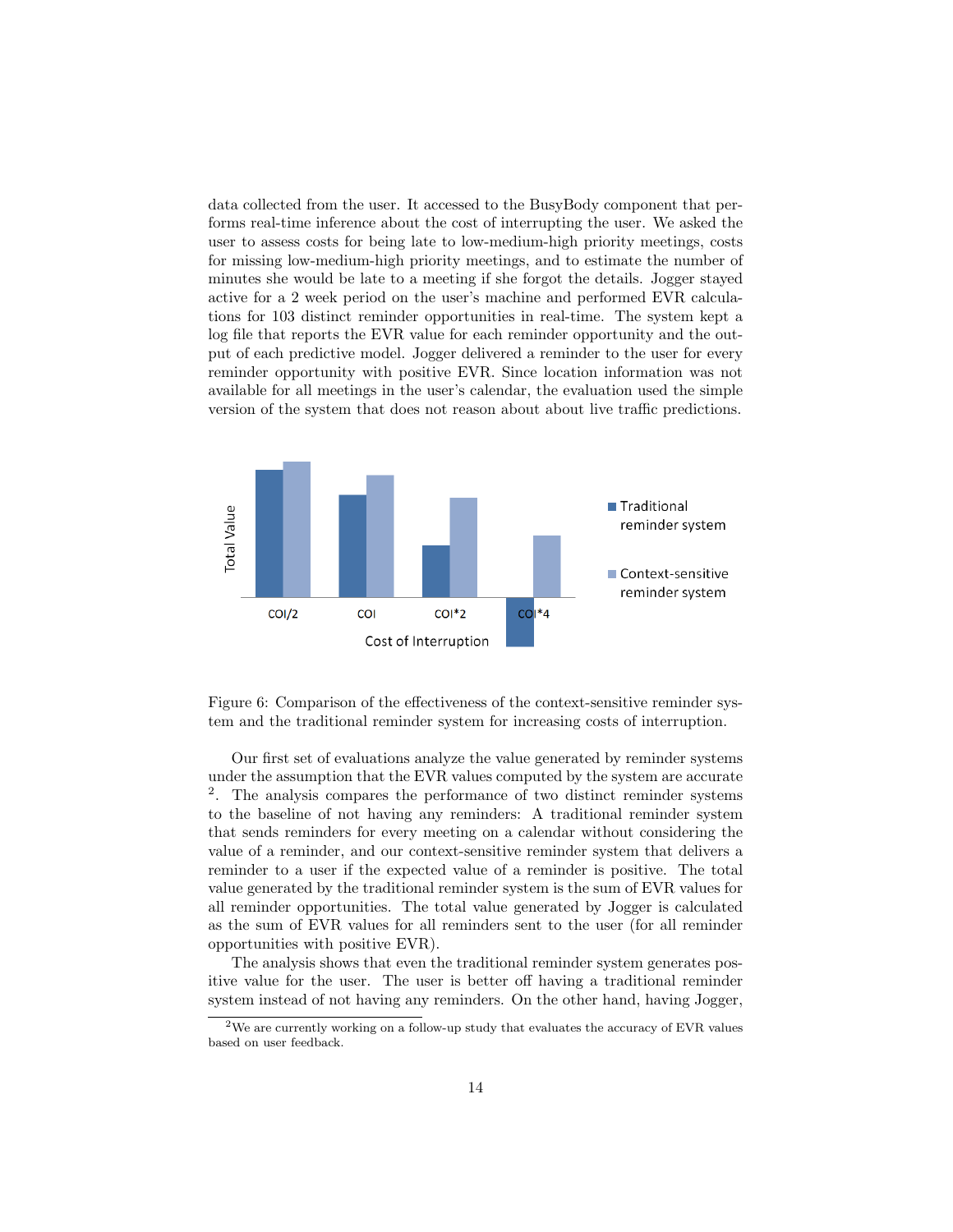a context-sensitive reminder system, instead of a traditional reminder system increases the total value generated by reminder systems by 19.5% while decreasing the total number of interruptions by 46.6%.



Figure 7: Ratio of the reminders sent by the context-sensitive system to all reminder opportunities for increasing costs of interruption.

To further illustrate the adaptability of the context-sensitive reminder system, we performed simulations on data collected from our study. These simulations evaluated the effect of cost of interruption on the effectiveness of the traditional and context-sensitive reminder systems. We varied the cost of interruption from the half of the original value to the four times of the value. Figure 6 reports the values generated with traditional and context-sensitive reminders systems for varying costs of interruption when compared with the baseline of not delivering any reminders. The value generated with the traditional system drops fast as the cost of interruption increases. The cost of the traditional system becomes more than its benefit when the cost of interruption is high. However, Jogger can successfully trade off the cost of a reminder with its benefit and thus adapt itself to increasing costs of interruption. The context-sensitive reminder system generates positive value for the user for all costs of interruption values. It manages to do so by dynamically reducing the number of reminders sent to the user as the cost of interruption increases as shown in Figure 7.

The decisions made by Jogger are based on a set of predictions performed by probabilistic models. Although these models are reported to have relatively high accuracies <sup>3</sup>, errors in these predictions may occasionally result in incorrect decisions, such as delivering a reminder that is not valuable, or not delivering a valuable reminder. We performed a set of simulations on the collected data to analyze the sensitivity of the effectiveness of the context-sensitive reminder system to imperfections in the prediction models. We added some noise to the predictions made by each probabilistic model, and compared the decisions made by the system under this noise to the ground truth - the decisions of the orig-

<sup>&</sup>lt;sup>3</sup>The prediction accuracies of the probabilistic models are reported in Section 4.1 and in previous work [10, 9].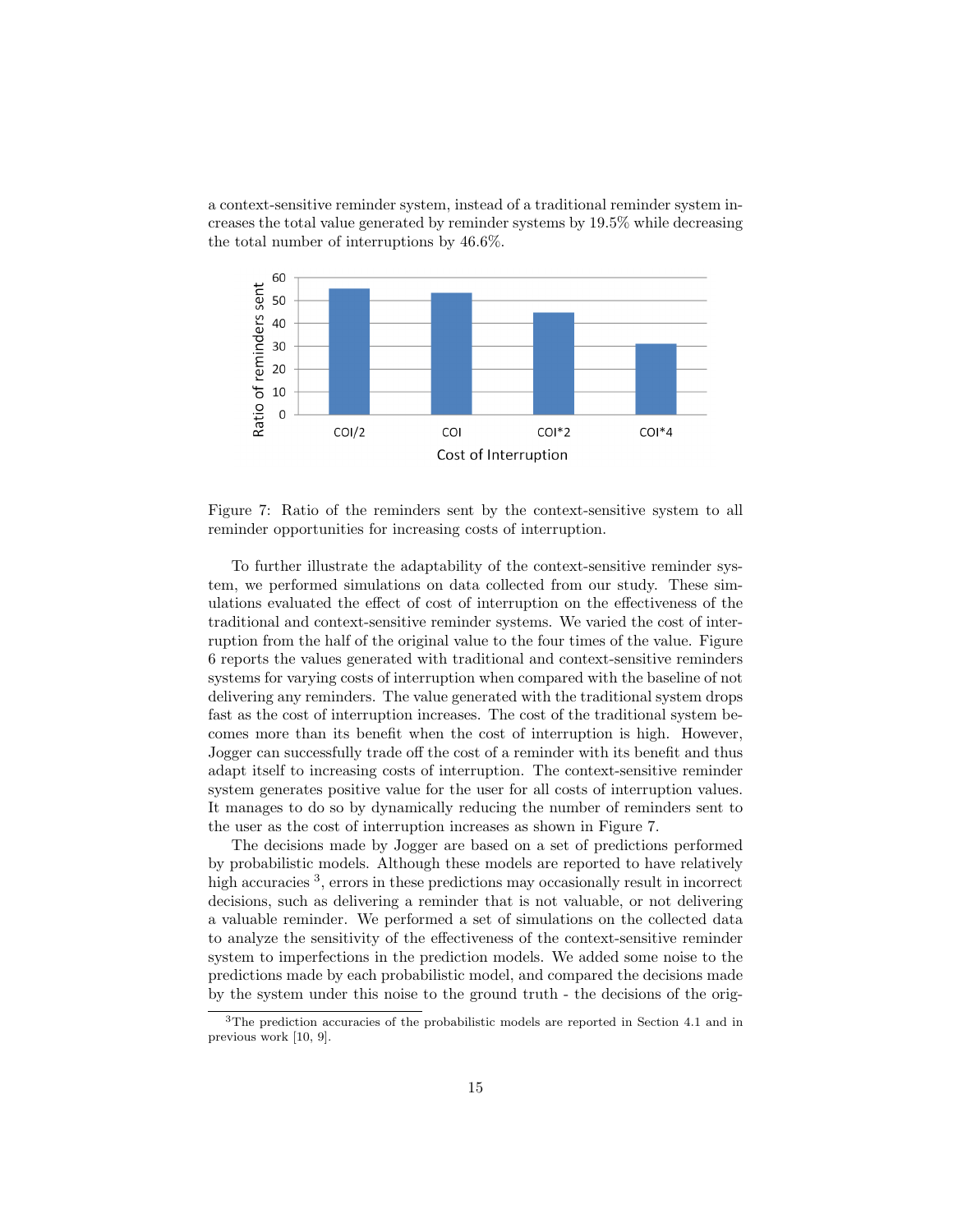

Figure 8: Sensitivity of the effectiveness of the context-sensitive reminder system to imperfections in the prediction models.

inal system with no noise added. The added noise is randomly sampled from a Gaussian distribution for each reminder opportunity. The distribution used for generating noise for each probabilistic model has zero mean and a standard deviation proportional to the sample standard deviation calculated from the predictions performed by the model for a subset of reminder opportunities. The added noise represents the possible errors made by the probabilistic models. Figure 8 reports the total value generated by the reminder system as distributions with larger standard deviations are used to sample noise to be added to predictions of the models. The reported values are averaged over 1000 trials. As predicted, the analyses indicate that the effectiveness of the system drops as the model predictions become less accurate. However, the effectiveness of the context-sensitive reminder system is still higher than the traditional system even when the predictions of the probabilistic models are very noisy - when noise added to each prediction model is sampled from a distribution with high standard deviation (as high as the standard deviation of predictions obtained from the model). These results highlight the fact that having multiple prediction models contributing to the reminder system enables the system to be robust to prediction errors, and to generate value for users even when prediction models are noisy.

### 8 Conclusion and Future Work

We have focused on identifying opportunities and challenges for developing a context-sensitive reminder system that distinguishes valuable reminders from the ones that are not, and thus reduces the disruptive effects of reminder systems. We presented methods and models in Jogger, a prototype focusing on meeting reminders. Jogger employs multiple predictive models of users' memory and interruptability, and meeting relevance, and performs decision-theoretic reasoning to capture the value of a reminder. We analyzed the value of contextsensitive alerting in changing interruptibility conditions in real-world data. Although the Jogger prototype focuses on meeting reminders, the proposed meth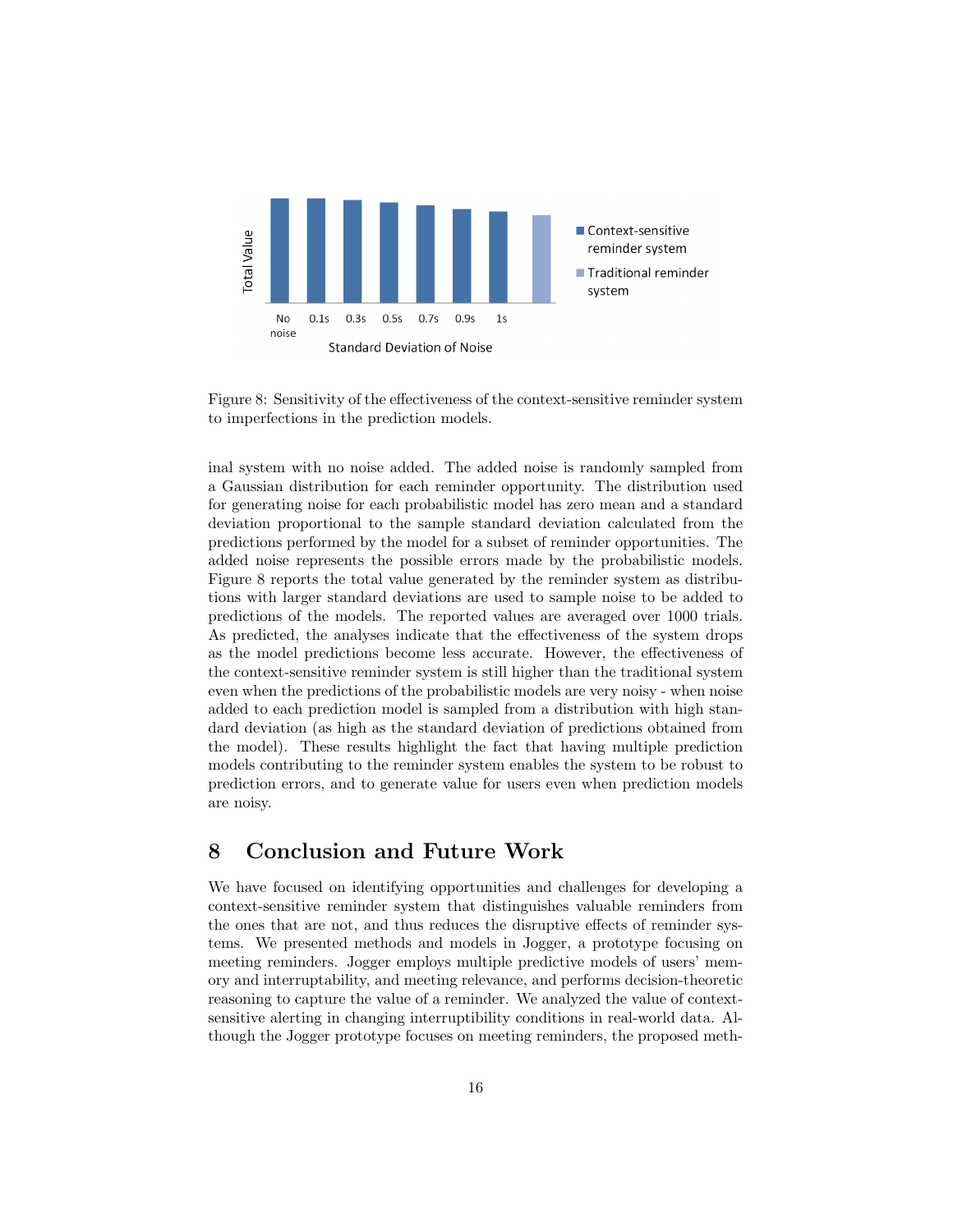ods and models are general.

For future work, we are exploring several extensions, which include (1) deploying Jogger in the real-world with multiple users and evaluating system performance, (2) improving the predictive models employed in Jogger with realtime user feedback and active learning, (3) enriching the library of predictive models used in Jogger by modeling factors that may contribute to the expected value of a reminder, (4) developing more sophisticated decision-making models for better timing context-sensitive reminders, and (5) applying the models and methods presented in this work to building reminder systems for complex task domains. We believe that machine learning and reasoning hold great promise for the development of personalized reminder systems that come to understand the nuances of users' memories, situations, and needs for memory jogging, and that such systems may one day provide great value to people in the course of daily life.

### References

- [1] J. Boger, P. Poupart, J. Hoey, C. Boutilier, G. Fernie, and A. Mihailidis. A decision-theoretic approach to task assistance for persons with dementia. In International Joint Conference on Artificial Intelligence, volume 19, page 1293. Citeseer, 2005.
- [2] D. Chickering, D. Heckerman, and C. Meek. A Bayesian approach to learning Bayesian networks with local structure. In Proceedings of the Conference on Uncertainty in Artificial Intelligence, pages 80–89. Citeseer, 1997.
- [3] K. Conley and J. Carpenter. Towel: Towards an intelligent to-do list. In Proceedings of the AAAI Spring Symposium on Interaction Challenges for Artificial Assistants, 2007.
- [4] R. DeVaul, B. Clarkson, and A. Pentland. The Memory Glasses: Towards a wearable context aware, situation-appropriate reminder system. In CHI 2000 Workshop on Situated Interaction in Ubiquitous Computing, 2000.
- [5] A. Dey and G. Abowd. Cybreminder: A context-aware system for supporting reminders. In Handheld and Ubiquitous Computing, pages 201–207. Springer, 2000.
- [6] N. Friedman and M. Goldszmidt. Learning Bayesian networks with local structure. Learning in graphical models, pages 421–460, 1998.
- [7] E. Horvitz, J. Apacible, R. Sarin, and L. Liao. Prediction, expectation, and surprise: Methods, designs, and study of a deployed traffic forecasting service. In *UAI*, 2005.
- [8] E. Horvitz, C. Kadie, T. Paek, and D. Hovel. Models of attention in computing and communication: from principles to applications. Communications of the ACM, 46(3):52–59, 2003.